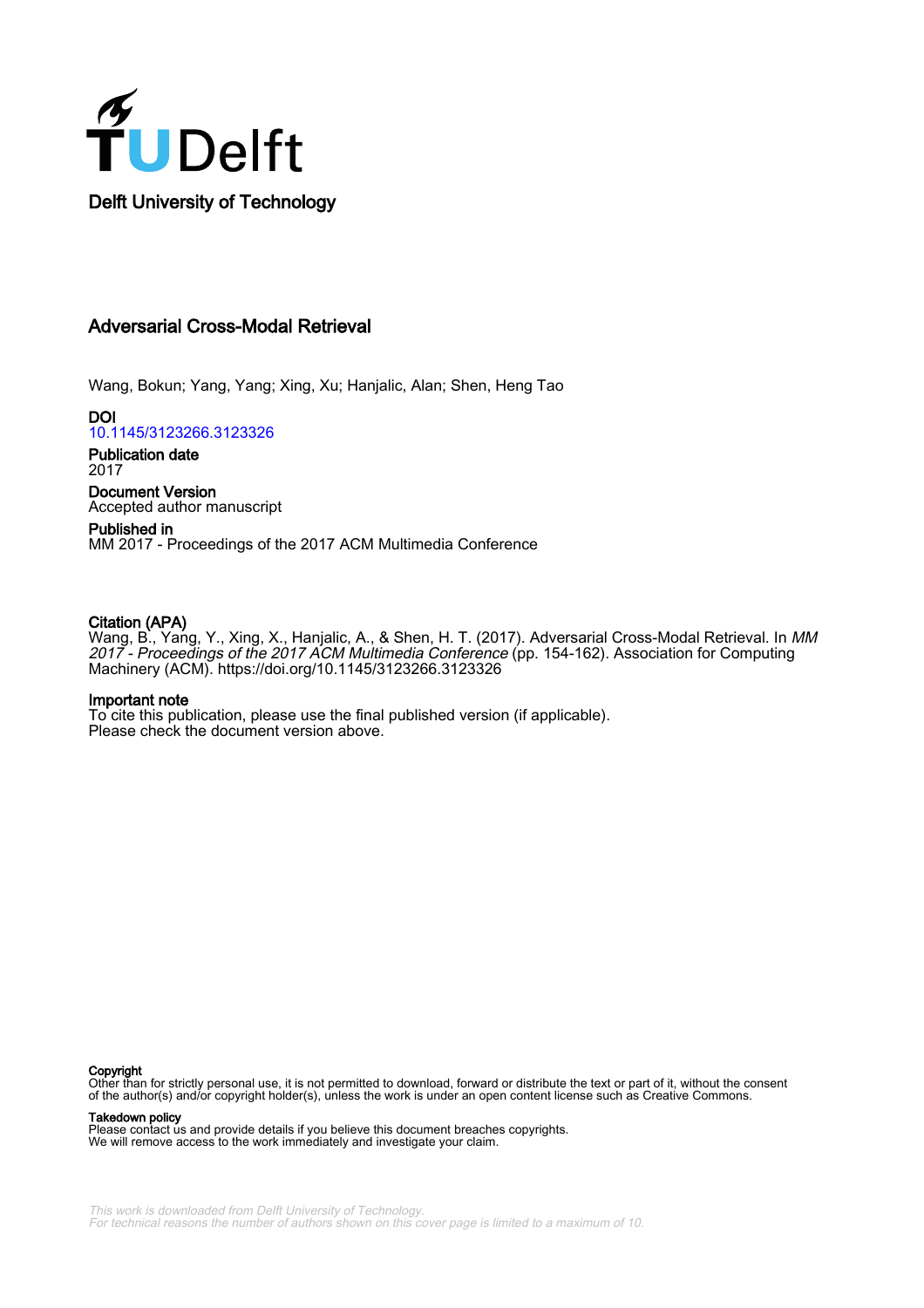# Adversarial Cross-Modal Retrieval

## Bokun Wang

Center for Future Media and School of Computer Science and Engineering, University of Electronic Science and Technology of China csbkwang@gmail.com

Yang Yang<sup>∗</sup>

Center for Future Media and School of Computer Science and Engineering, University of Electronic Science and Technology of China dlyyang@gmail.com

Xing Xu

Center for Future Media and School of Computer Science and Engineering, University of Electronic Science and Technology of China xing.xu@uestc.edu.cn

Alan Hanjalic Multimedia Computing Group, Delft University of Technology a.hanjalic@tudelft.nl

## Heng Tao Shen

Center for Future Media and School of Computer Science and Engineering, University of Electronic Science and Technology of China shenhengtao@hotmail.com

#### KEYWORDS

cross-modal retrieval; adversarial learning; modality gap

### 1 INTRODUCTION

In order to maximally benefit from the abundance of multimedia data and make optimal use of the rapidly developing multimedia technology, automated mechanisms are needed to establish a similarity link from one multimedia item to another one if they are semantically related, regardless of the type of modalities (e.g. text, visual or audio) of the items. Modeling of similarity links has traditionally focused mainly on single-modality scenarios. For instance, information retrieval has focused on bringing similar textual documents together, while content-based image, video or audio retrieval has attempted the same for images, videos and audio items, respectively. In order to provide an answer to the above challenge, research towards reliable solutions for cross-modal applications [\[37,](#page-9-0) [38\]](#page-9-1), e.g. cross-modal retrieval [\[32\]](#page-9-2), which operate across modality boundaries, has gained significant momentum recently.

Since features of different modalities usually have inconsistent distribution and representation, a modality gap needs to be bridged, that is, ways need to be found to assess semantic similarity of items across modalities. A common approach to bridge the modality gap is representation learning. The goal there is to find (i.e., learn) projections of data items from different modalities into a common (modality agnostic) feature representation subspace in which the similarity between them can be assessed directly. A variety of cross-modal retrieval methods [\[5,](#page-9-3) [9,](#page-9-4) [21,](#page-9-5) [30,](#page-9-6) [31\]](#page-9-7) have been proposed recently, which propose different ways of learning the common representation subspace. For example, early works, like CCA-based methods [\[15,](#page-9-8) [39\]](#page-9-9) and graph-based methods [\[40,](#page-9-10) [43\]](#page-9-11), learn linear projections to generate a common representation by maximizing the cross-modal pairwise item correlation or item classification accuracy.

With the rapid development of deep neural network (DNN) models that have provided scalable nonlinear transformations for effective feature representations in single-modal scenarios, such as image classification, DNN has increasingly been deployed in the cross-modal retrieval context as well, and then in particular to exploit nonlinear correlations when learning a common subspace

## ABSTRACT

Cross-modal retrieval aims to enable flexible retrieval experience across different modalities (e.g., texts vs. images). The core of crossmodal retrieval research is to learn a common subspace where the items of different modalities can be directly compared to each other. In this paper, we present a novel Adversarial Cross-Modal Retrieval (ACMR) method, which seeks an effective common subspace based on adversarial learning. Adversarial learning is implemented as an interplay between two processes. The first process, a feature projector, tries to generate a modality-invariant representation in the common subspace and to confuse the other process, modality classifier, which tries to discriminate between different modalities based on the generated representation. We further impose triplet constraints on the feature projector in order to minimize the gap among the representations of all items from different modalities with same semantic labels, while maximizing the distances among semantically different images and texts. Through the joint exploitation of the above, the underlying cross-modal semantic structure of multimedia data is better preserved when this data is projected into the common subspace. Comprehensive experimental results on four widely used benchmark datasets show that the proposed ACMR method is superior in learning effective subspace representation and that it significantly outperforms the state-of-the-art cross-modal retrieval methods.

#### CCS CONCEPTS

• Information systems  $\rightarrow$  Multimedia and multimodal retrieval;

<sup>∗</sup>Corresponding author.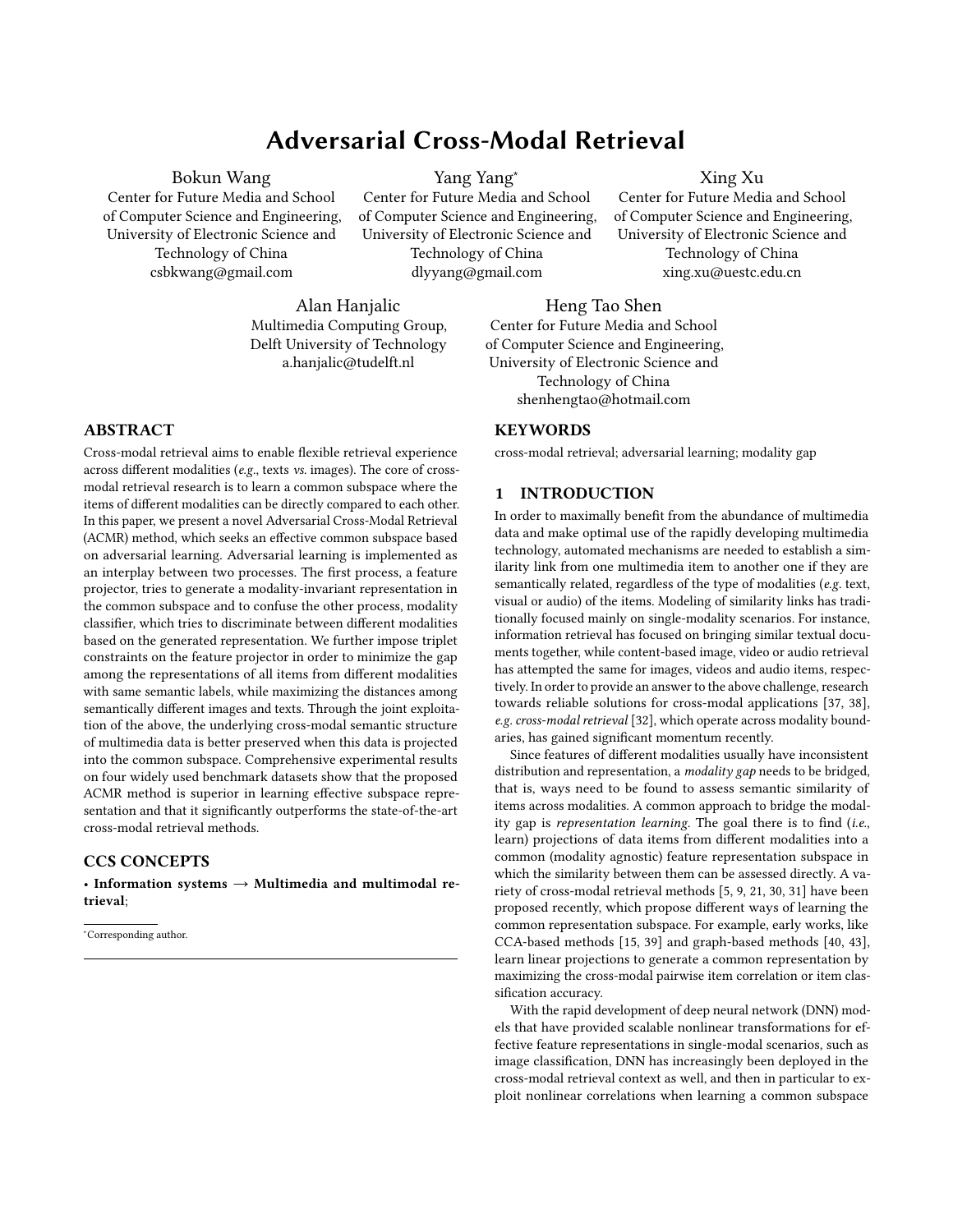<span id="page-2-0"></span>

Figure 1: The general flowchart of the proposed ACMR method. It is built around the minimax game involving two processes (alorithmic modules) as "players": a modality classifier distinguishing the items in terms of their modalities, and a feature projector generating modality-invariant and discriminative representations and aiming to confuse the modality classifier.

[\[1,](#page-9-12) [5,](#page-9-3) [20,](#page-9-13) [21,](#page-9-5) [36\]](#page-9-14). The existing DNN-based cross-media retrieval models typically focus solely on preserving the pairwise similarity of the coupled cross-modal items (e.g., an image and a piece of text) that share semantic labels and serve as input in the model learning process. However, for one item of one modality, there may exist more than one semantically different items of the same modality so that this focus on pairwise coupled items only is far from sufficient. Therefore, a common representation learned in this way fails to fully preserve the underlying cross-modal semantic structure in data. Preserving this structure would require that the gap among the representations of all items from different modalities with same semantic labels is minimized (e.g., linking any text and any image on the same topic together), while the distances among semantically different items of the same modality are maximized (e.g., separating two images or two texts from each other if they are not related).

We propose to address this drawback of the existing DNN-based cross-media retrieval methods by a new framework that we refer to as Adversarial Cross-Model Retrieval (ACMR) and that is built around the concept of adversarial learning [\[8\]](#page-9-15). As illustrated in Figure [1,](#page-2-0) the core of the framework is the interplay between two processes, a feature projector and a modality classifier, conducted as a minimax game. A feature projector performs the main task of representation learning, namely, generating a modality-invariant representation for items from different modalities in the common subspace. It has the objective to confuse a modality classifier that acts as an adversary. Modality classifier tries to distinguish the items in terms of their modalities and in this way steers the learning of the feature projector. By bringing the modality classifier in the adversary role, it is expected that the modality invariance is reached more efficiently, but also more effectively, through reaching a better alignment of distributions of item representations across

modalities. The representation subspace being optimal for crossmodal retrieval will then result through the convergence of this process, namely when the modality classifier "fails". Furthermore, the feature projector is learned such that it jointly performs label prediction and preserves the underlying cross-modal semantic structure in data. In this way it can ensure that the learned representation is both discriminative within a modality and invariant across modalities. The latter is achieved by imposing more constraints on inter-modal item relations than in previously proposed methods, which only focus on pairwise item correlation [\[1,](#page-9-12) [5,](#page-9-3) [21\]](#page-9-5).

The proposed ACMR method was evaluated on four (three smallscale and one relatively large-scale) benchmark datasets and using many existing methods as references. The experimental results show that it significantly outperforms the state-of-the-art in crossmodal retrieval. In Section 2, we position our approach in the context of the related existing work. Then, in Section 3, we describe our ACMR method in detail and evaluate it experimentally in Section 4. Section 5 concludes the paper.

#### 2 RELATED WORK

The main contribution of this paper concerns the representation learning component of a cross-modal retrieval framework. Representation learning has been approached in different ways, depending on the type of information that is used for learning, the type of the targeted representation and the learning approaches being deployed. Two general categories of the representation learning approaches can be distinguished, real-valued and binary representation learning. The binary approaches, also referred to as cross-modal hashing are more geared towards retrieval efficiency and aim at mapping the items of different modalities into a common binary Hamming space [\[24,](#page-9-16) [27,](#page-9-17) [34,](#page-9-18) [42\]](#page-9-19). Since the focus is on efficiency,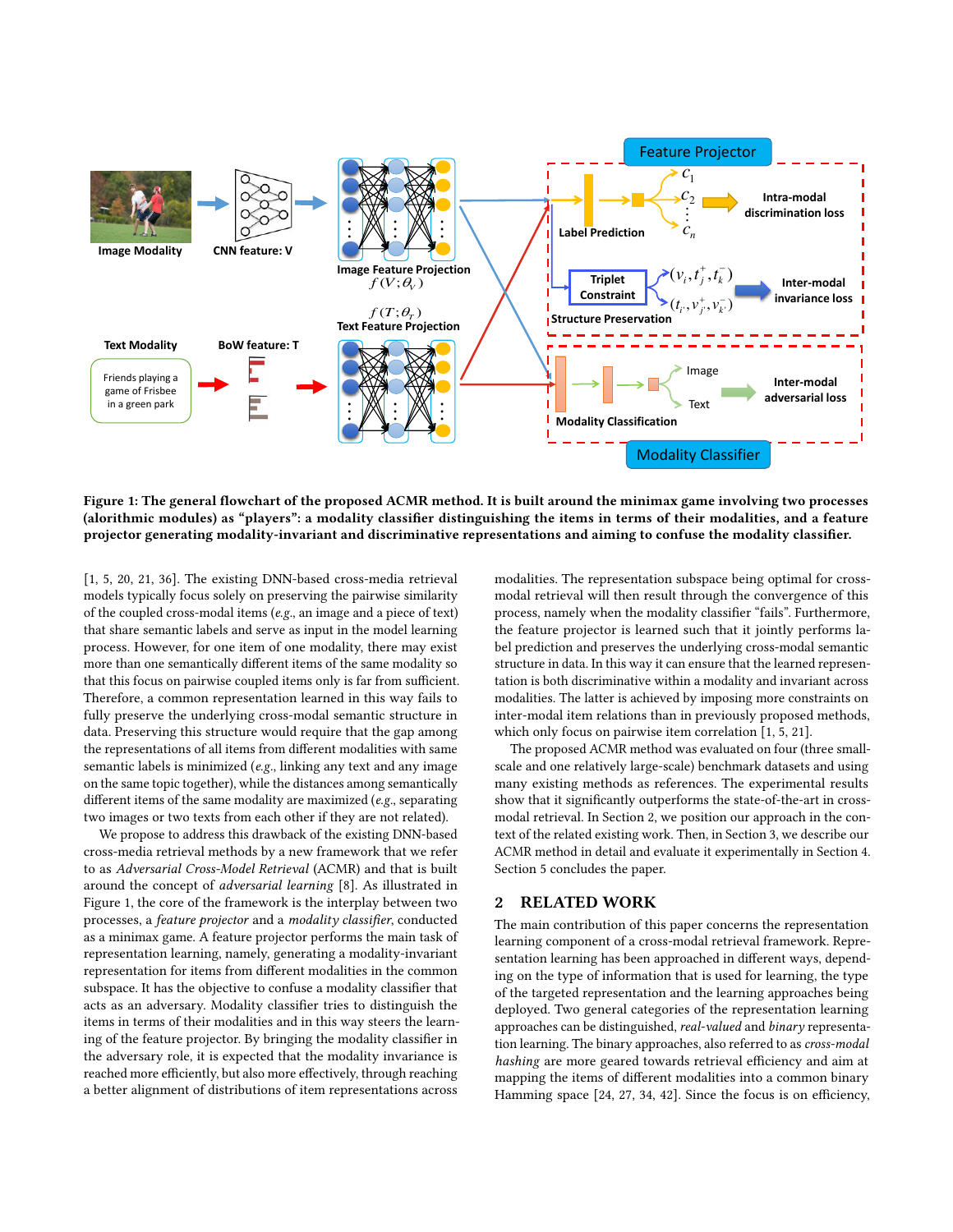concessions typically need to be made regarding retrieval accuracy (effectiveness).

The approach proposed in this paper falls in the category of real-valued approaches. In this category, several subclasses of approaches can be distinguished: unsupervised [\[1,](#page-9-12) [5,](#page-9-3) [9,](#page-9-4) [29,](#page-9-20) [36\],](#page-9-14) pairwise [\[5,](#page-9-3) [11,](#page-9-21) [25,](#page-9-22) [43\]](#page-9-11), ranking-based [\[33,](#page-9-23) [39\]](#page-9-9) and supervised [\[7,](#page-9-24) [30,](#page-9-6) [31,](#page-9-7) [40\]](#page-9-10) ones. With ACMR, we combine for the first time the concepts of supervised representation learning for cross-modal retrieval and adversarial learning. Our approach is motivated, on the one hand, by the deficiencies we see in most of the (un)supervised methods, and in particular regarding the effectiveness of the learning process (focusing on individual pairs of samples) and learning objectives (typically the variants of the correlation loss [\[5,](#page-9-3) [7\]\)](#page-9-24) they deploy. On the other hand, our approach is inspired by the ideas proposed in some ranking-based approaches, especially regarding the deployment of a triplet ranking loss [\[33,](#page-9-23) [39\]](#page-9-9) as learning objective, which has been found effective for achieving the main goal of representation learning, namely intra-modal discriminativeness and inter-modal invariance. Furthermore, our approach was inspired by the effectiveness of adversarial learning for various applications, like learning discriminative image features [\[17\],](#page-9-25) or (un)supervised domain adaptation to enforce domain-invariant features [\[2,](#page-9-26) [6,](#page-9-27) [41\]](#page-9-28), and regularizing correlation loss between cross-modal items [\[10\]](#page-9-29).

#### 3 PROPOSED METHOD

#### 3.1 Problem Formulation

Without losing generality, we focus on cross-modal representation learning for bimodal data, specifically for images and text. We assume that there is a collection of  $n$  instances of image-text pairs, denoted as  $O = \{o_i\}_{i=1}^n$ ,  $o_i = (v_i, t_i)$ , where  $v_i \in \mathbb{R}^{d_v}$  is an image feature vector and  $\mathbf{t}_i^{-1} \in \mathbb{R}^{d_t}$  is a text feature vector.  $d_v$ and  $d_t$  are the feature dimensions with, usually,  $d_v \neq d_t$ . In addition, each instance  $o_i$  is also assigned a semantic label vector  $y_i = [y_{i1}, y_{i2}, ..., y_{ic}] \in \mathbb{R}^c$ , where c is the total number of semantic categories. If the ith instance belongs to the jth semantic category,  $y_{ij} = 1$ , otherwise  $y_{ij} = 0$ . Note that  $o_i$  can belong to a single, but also multiple semantic categories. We denote the image feature matrix, text feature matrix and label matrix for all instances in O as  $V = \{v_1, ..., v_n\} \in \mathbb{R}^{d_v \times n}, \mathcal{T} = \{t_1, ..., t_n\} \in \mathbb{R}^{d_t \times n}$  and  $\mathcal{Y} = \{y_1, ..., y_n\} \in \mathbb{R}^{c \times n}$ , respectively.

As the image features  $\mathcal V$  and text features  $\mathcal T$  typically have different statistical properties and follow unknown (complex) distributions, they cannot be directly compared against each other for cross-modal retrieval. To make an image and a text directly comparable, we aim at finding a common subspace  $S$  the image features V and text features  $\mathcal T$  can be projected to as  $\mathcal S_{\mathcal V} = f_{\mathcal V}(\mathcal V;\theta_{\mathcal V})$  and  $S_{\mathcal{T}} = f_{\mathcal{T}}(\mathcal{T}; \theta_{\mathcal{T}})$ . Here,  $f_{\mathcal{V}}(v; \theta_{\mathcal{V}})$  and  $f_{\mathcal{T}}(t; \theta_{\mathcal{T}})$  are the mapping functions and  $\mathcal{S}_\mathcal{V} \in \mathbb{R}^{m \times n}$  and  $\mathcal{S}_\mathcal{T} \in \mathbb{R}^{m \times n}$  are the transformed features of an image and a text in  $S$ , respectively.

Specific to the ACMR method proposed in this paper is that we aim at learning more effective transformed features  $S_{\gamma}$  and  $\mathcal{S}_{\mathcal{T}}$  in S for different m odalities. As a rgued e arlier, we require from the distributions of  $S_{\gamma}$  and  $S_{\gamma}$  to be modality-invariant and semantically discriminative, but also to better preserve the underlying cross-modal similarity structure in data. We explain in the following subsections how these requirements are met.

#### 3.2 Adversarial Cross-Modal Retrieval

The general framework of the proposed ACMR method is shown in Figure [1.](#page-2-0) For simplicity, we assume that the features  $V$  and  $T$ have already been extracted from images and text, respectively. Image and text features first pass through respective transforms  $f_V$ and  $f_{\mathcal{T}}$ , which are conceptually inspired by the existing subspace learning methods [\[9,](#page-9-4) [31,](#page-9-7) [36\]](#page-9-14) and in our case realized as feed-forward networks. The fully-connected layers have abundant parameters to ensure enough capacity of representations considering large margin of statistical properties between the image and text modality. Then, in the second step, the minimax game "played" between two processes, the feature projector and modality classifier, is introduced to steer the representation learning. We model these processes and their interaction such to effectively and efficiently meet the requirements defined above.

#### 3.3 Modality Classifier

We first define a modality classifier D with parameters  $\theta_D$ , which acts as "discriminator" in GAN [\[8\]](#page-9-15). The projected features from an image are assigned the label  $\overline{01}$ , while the projected features from a text are assigned the label  $\overline{10}$ . For the modality classifier, the goal is to detect the modality of an item as reliably as possible given an unknown feature projection. For the classifier implementation, we used a 3-layer feed-forward neural network with parameters  $\theta_D$ (see section 4.1 for implementation details).

In the ACDM method, the modality classifier acts as an adversary. Therefore, we refer to the classification loss this process tries to minimize as *adversarial loss*. The adversarial loss  $L_{adv}$  can now formally be defined as:

<span id="page-3-0"></span>
$$
\mathcal{L}_{adv}(\theta_D) = -\frac{1}{n} \sum_{i=1}^{n} (\mathbf{m}_i \cdot (\log D(\nu_i; \theta_D) + \log(1 - D(t_i; \theta_D))). \tag{1}
$$

Essentially,  $\mathcal{L}_{adv}$  denotes the cross-entropy loss of modality classification of all instances  $o_i$ ,  $i = 1, ..., n$  used per iteration for training. Furthermore,  $\mathbf{m_i}$  is the ground-truth modality label of each instance, expressed as one-hot vector, while  $D(.;\theta_D)$  is the generated modality probability per item (image or text) of the instance  $o_i$ .

#### 3.4 Feature Projector

The correlation loss, like in most of the existing work, targets solely that the correlation of the individual pairs of semantically coupled cross-modal items is preserved in the new representation subspace. As already discussed earlier in the paper, this is not sufficient because semantic matching may involve more than two items. Besides, correlation loss also fails to differentiate between semantically different items of the same modality. This leads to feature representations that are not discriminative enough and will limit the performance of cross-modal retrieval.

In view of the above, we propose to model the feature projector, which embodies the process of modality-invariant embedding of texts and images into a common subspace, as a combination of two steps: label prediction and structure preservation. The label prediction process enables the projected feature representations for each modality in the common subspace to be discriminative given the semantic labels. The structure preservation process ensures that the feature representations belonging to the same semantic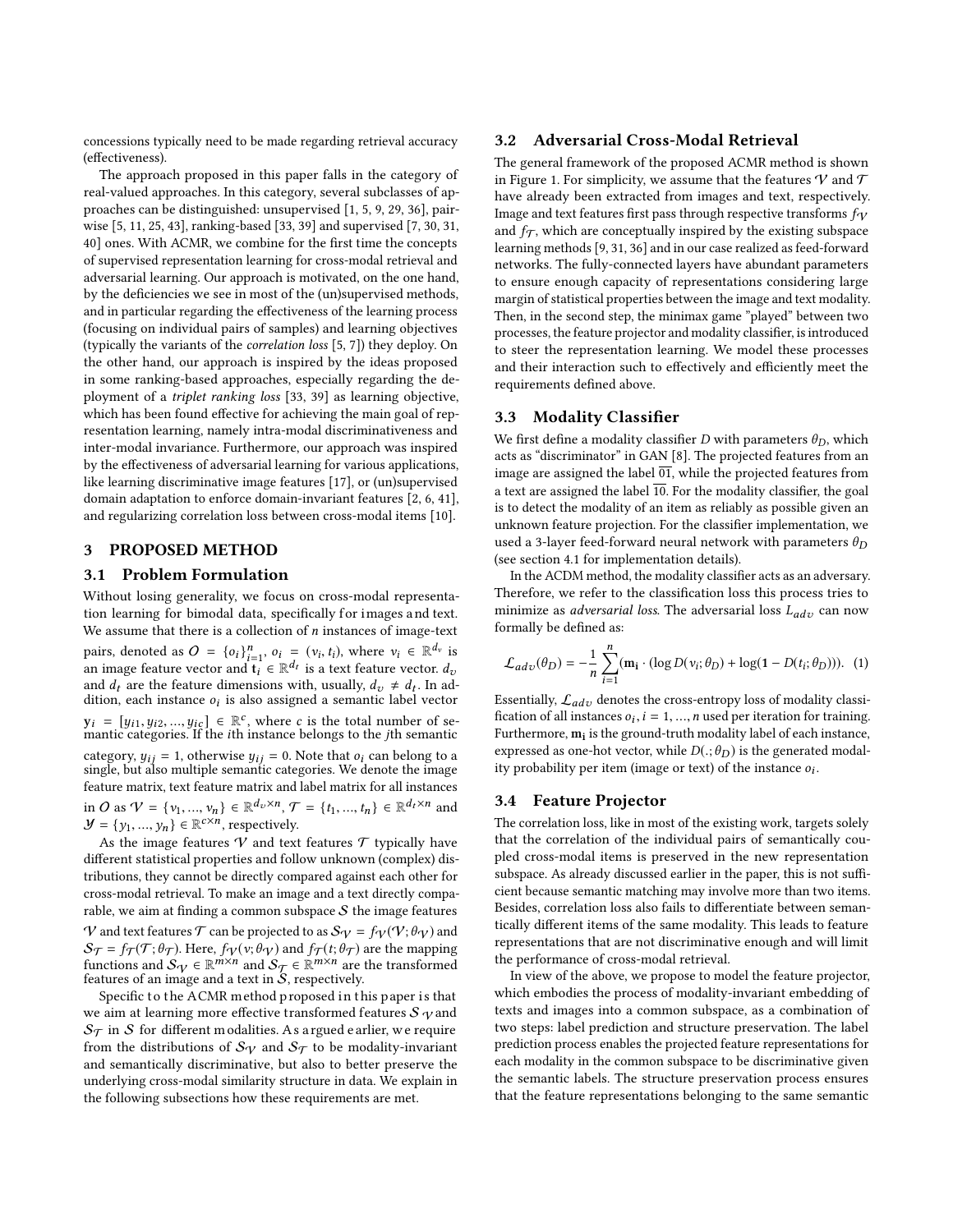<span id="page-4-0"></span>

(a) Illustration of the joint effect of label prediction and structure preservation.



(b) General idea of our proposed ACMR to achieve an improved, modalityinvariant subspace embedding with cross-modal semantic structure preservation.

Figure 2: Illustration of the basic idea underlying the proposed ACMR method. Images texts are represented by squares and circles, respectively. Semantically related crossmodal items are indicated by the same color.

label is invariant across modalities. The joint effect of these two processes is illustrated in Figure. [2\(](#page-4-0)a). There, each circle represents an image and each rectangle a textual item. Furthermore, the circles and rectangles of the same color belong to the same semantic category. The process leading to this effect is illustrated in Figure [2\(](#page-4-0)b). In the remainder of this section, we describe in detail the label prediction and structure preservation modules, underlying the subspace embedding process.

3.4.1 Label Prediction. In order to ensure that the intra-modal discrimination in data is preserved after feature projection, a classifier is deployed to predict the semantic labels of the items projected in the common subspace. For this purpose, a feed-forward network activated by softmax was added on top of each subspace embedding neural network. This classifier takes the projected features of the instances  $o_i$  of coupled images and texts as training data and generates as output a probability distribution of semantic categories per item. We use these probability distributions  $\hat{p}$  to formulate the intra-modal discrimination loss as follows:

$$
\mathcal{L}_{imd}(\theta_{imd}) = -\frac{1}{n} \sum_{i=1}^{n} (y_i \cdot (\log \hat{p}_i(v_i) + \log \hat{p}_i(t_i))).
$$
 (2)

Similar to the inter-modal adversarial loss in Eq. [1,](#page-3-0)  $\mathcal{L}_{imd}$  denotes the cross-entropy loss of semantic category classification of all the instances  $o_i$ ,  $i = 1, ..., n$ . Here,  $\theta_{imd}$  denotes the parameters of the classifier,  $n$  is the number of instances within each mini-batch,  $\mathbf{y}_i$  is the groundtruth of each instance, while  $\hat{p}_i$  is the generated probability distribution per item (image or text) of the instance  $o_i$ .

3.4.2 Structure Preservation. In order to ensure the preservation of inter-modal invariance, we aim at minimizing the gap among the representations of all semantically similar items from different modalities, while maximizing the distance between semantically different items of the same modality. Inspired by the ranking-based cross-media retrieval approaches [\[33,](#page-9-23) [39\]](#page-9-9), we enforce triplet constraints onto the embedding process via a triplet loss term we formulated for this purpose.

Instead of applying a computationally expensive scheme that samples triplets in the whole instance space, we performed triplet sampling from labeled instances in each mini-batch. Firstly, all samples from different modalities, but with the same label, were built as coupled samples from the perspective of both images and text samples. In other words, we built couples of the form  $\{ (v_i, t_i) \}$  $_{i}^{+})\}_{i}$ where image is selected as anchor while the text with same label is assigned as a positive match, and also the couples of the form  $\{(t_i, v_i^+)$  $\{(\dagger)}_i)$ <sub>i</sub>) $\}$ <sub>i</sub> with a text item as an anchor and an image as a positive match.

Secondly, all distances between the mapped representations  $f_V(V; \theta_V)$  and  $f_T(T; \theta_T)$  per coupled item pair were computed and sorted using the  $\ell_2$  norm:

$$
\ell_2(\nu, t) = \|f_{\mathcal{V}}(\nu; \theta_{\mathcal{V}}) - f_{\mathcal{T}}(t; \theta_{\mathcal{T}})\|_2.
$$
 (3)

Then, we also select negative samples from unmatched image-text pairs having different semantic labels to build the sets of triplet samples per semantic label  $l_i$ : {( $v_i, t_i^+$  $\{t_i^+, t_j^-\}$ } and  $\{(t_i, v_i^+)$  $\{(\tau_i^+, \nu_j^+)\}_i$ . In this way of sampling, we can ensure that non-empty triplet sample sets will be constructed independently of how samples in the original dataset were organized into the mini-batches.

Finally, we compute the inter-modal invariance loss across image and text modalities using the following expressions that take as input the sample sets  $\{ (v_i, t_i^+)$  $\{(\tau_i, \nu_j^+) \}$  and  $\{(\tau_i, \nu_j^+)$  $\{v_k^+, v_k^-\}$ <sub>i</sub>, respectively:

$$
\mathcal{L}_{imi,\,\mathcal{V}}(\theta_{\mathcal{V}}) = \sum_{i,j,k} (\ell_2(v_i, t_j^+) + \lambda \cdot \max(0, \mu - \ell_2(v_i, t_k^-)),\tag{4}
$$

$$
\mathcal{L}_{imi,\mathcal{T}}(\theta_{\mathcal{T}}) = \sum_{i,j,k} (\ell_2(t_i, v_j^+) + \lambda \cdot \max(0, \mu - \ell_2(t_i, v_k^-)).
$$
 (5)

Then the overall inter-modal invariance loss can now be modeled as a combination of  $\mathcal{L}_{imi, \mathcal{V}}(\theta_{\mathcal{V}}, \theta_{\mathcal{T}})$  and  $\mathcal{L}_{imi, \mathcal{T}}(\theta_{\mathcal{V}}, \theta_{\mathcal{T}})$ :

$$
\mathcal{L}_{imi}(\theta_V, \theta_T) = \mathcal{L}_{imi, V}(\theta_V) + \mathcal{L}_{imi, T}(\theta_T). \tag{6}
$$

In addition, the regularization term below is introduced to prevent the learned parameters from overfitting, where  $F$  denotes the Frobenius norm and  $W_v^l$ ,  $W_t^l$  represent the layer-wise parameters of DNNs.

$$
\mathcal{L}_{reg} = \sum_{l=1}^{L} (||W_v^l||_F + ||W_t^l||_F). \tag{7}
$$

3.4.3 Feature projector. Based on the above, the loss function of the feature projector, referred to as embedding loss, is formulated as the combination of the intra-modal discrimination loss and the inter-modal invariance loss with regularization:

<span id="page-4-1"></span>
$$
\mathcal{L}_{emb}(\theta_V, \theta_T, \theta_{imd}) = \alpha \cdot \mathcal{L}_{imi} + \beta \cdot \mathcal{L}_{imd} + \mathcal{L}_{reg},
$$
 (8)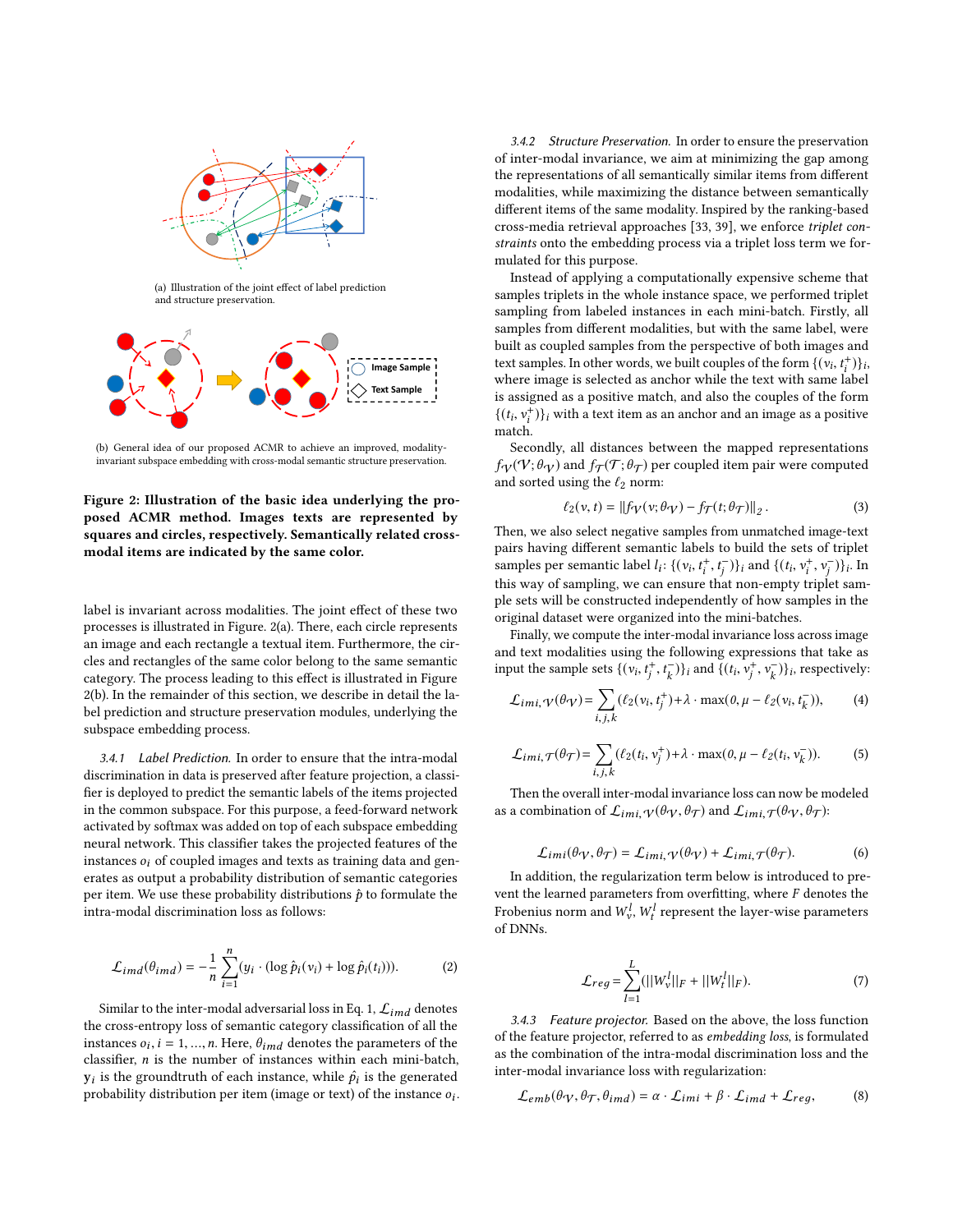where the hyper-parameters  $\alpha$  and  $\beta$  control the contributions of the two terms.

#### 3.5 Adversarial Learning: Optimization

The process of learning the optimal feature representation is conducted by jointly minimizing the adversarial and embedding losses, as obtained in Eq. [1](#page-3-0) and Eq. [8,](#page-4-1) respectively. Since the optimization goals of these two objective functions are opposite, the process runs as a minimax game [\[8\]](#page-9-15) of the two concurrent sub-processes:

$$
(\hat{\theta}_{\gamma}, \hat{\theta}_{\gamma}, \hat{\theta}_{imd}) = \underset{\theta_{\gamma}, \theta_{\gamma}, \theta_{imd}}{\arg \min} (\mathcal{L}_{emb}(\theta_{\gamma}, \theta_{\gamma}, \theta_{imd}) - \mathcal{L}_{adv}(\hat{\theta}_{D})), \quad (9)
$$

$$
\hat{\theta}_D = \underset{\theta_D}{\arg \max} \ (\mathcal{L}_{emb}(\hat{\theta}_V, \hat{\theta}_T, \hat{\theta}_{ind}) - \mathcal{L}_{adv}(\theta_D)).
$$
 (10)

This minimax game can be implemented using a stochastic gradient descent optimization algorithms, like Adam [\[13\]](#page-9-30). As proposed in [\[6\]](#page-9-27), minimax optimization can be performed efficiently by incorporating Gradient Reversal Layer (GRL), which is transparent when forward-propagating, but which multiplies its value by -1 when back-propagating. If Gradient Reversal layer is added before the first layer of the modality classifier, the minimax optimization can be performed simultaneously, as shown in the Algorithm [1.](#page-5-0)

<span id="page-5-0"></span>

|  |  | Algorithm 1 Pseudocode of optimizing our ACMR. |  |
|--|--|------------------------------------------------|--|
|--|--|------------------------------------------------|--|

**Initialization:** Image features for current batch:  $V = \{v_1, ..., v_n\}$ ; Text features for current batch,  $\mathcal{T} = \{t_1, ..., t_n\}$ ; Correseponding labels for current batch,  $\mathcal{Y} = \{y_1, ..., y_n\}$ ; hyperparameters:  $k$ ,  $λ$ ,  $α$ ,  $β$ ; m samples in minibatch for each modality; update until convergence:

## 1: for  $k$  steps do

2: update parameters  $\theta_V$ ,  $\theta_T$  and  $\theta_{imd}$  by **descending** their stochastic gradients:

3: 
$$
\theta_V \leftarrow \theta_V - \mu \cdot \nabla_{\theta_V} \frac{1}{m} (\mathcal{L}_{emb} - \mathcal{L}_{adv})
$$

4. 
$$
\theta_{\mathcal{T}} \leftarrow \theta_{\mathcal{T}} - \mu \cdot \nabla_{\theta_{\mathcal{T}}} \frac{1}{m} (\mathcal{L}_{emb} - \mathcal{L}_{adv})
$$

5: 
$$
\theta_{imd} \leftarrow \theta_{imd} - \mu \cdot \nabla_{\theta_{imd}} \frac{1}{m} (\mathcal{L}_{emb} - \mathcal{L}_{adv})
$$

- 6: end for
- 7: update parameters of modality classifier by ascending its stochastic gradeints through Gradient Reversal Layer:
- 8:  $\theta_D \leftarrow \theta_D + \mu \cdot \lambda \cdot \nabla_{\theta_D} \frac{1}{m} (\mathcal{L}_{emb} \mathcal{L}_{adv})$
- 9: **return** learned representations in common subspace:  $f_V(V)$ and  $f_{\mathcal{T}}(\mathcal{T})$

## 4 EXPERIMENTS

We conduct experiments on four widely-used cross-modal datasets: Wikipedia dataset [\[4\]](#page-9-31), NUS-WIDE-10k dataset [\[3\]](#page-9-32), Pascal Sentence dataset [\[23\]](#page-9-33), and MSCOCO dataset [\[16\]](#page-9-34). For the first three datasets, each image-text pair is linked by a single class label and the text modality consists of discrete tags. In the last dataset, MSCOCO, each image-text pair is associated to multiple class labels and the text modality consists of sentences. In the experiments reported below, we first compare our proposed ACMR method with the state-of-theart methods to verify its effectiveness. Then we conduct additional

evaluations in order to investigate the performance of ACMR in more detail.

#### 4.1 Experimental Setup

4.1.1 Datasets and Features. Here we briefly introduce the four datasets mentioned above. For a fair comparison, we exactly follow the dataset partition and feature extraction strategies from [\[22,](#page-9-35) [32\]](#page-9-2). The statistics of the four datasets are summarized in Table [1.](#page-5-1)

<span id="page-5-1"></span>Table 1: General statistics of the four datasets used in our experiments, where "\*/\*" in the "Instances" column stands for the number of training/test image-text pairs.

| Dataset         | Instances     | Labels | Image feature | Text feature |
|-----------------|---------------|--------|---------------|--------------|
| Wikipedia       | 1,300/1,566   | 10     | 128d SIFT     | 10d LDA      |
|                 |               |        | 4,096d VGG    | 3,000d BoW   |
| Pascal Sentence | 800/200       | 20     | 4,096d VGG    | 1.000d BoW   |
| NUS-WIDE-10K    | 8,000/1,000   | 350    | 4,096d VGG    | 1.000d BoW   |
| <b>MSCOCO</b>   | 66,226/16,557 | 500    | 4,096d VGG    | 3.000d BoW   |

Since the image feature extracted from a deep Convolutional Neural Network (CNN) has been widely used for image representation, we also adopt this deep feature to represent images in all datasets for our experiments. Specifically, the adopted deep feature is a 4,096d vector extracted by the fc7 layer of VGGNet [\[26\]](#page-9-36). For representing text instances, we use a well-known bag-of-words (BoW) vector with the TF-IDF weighting scheme and with the dimension in each dataset indicated in Table [1.](#page-5-1) In addition, in order to enable a fair comparison to several earlier cross-modal retrieval approaches evaluated on the Wikipedia dataset, we also adopt the publicly available 128d SIFT feature for images and 10d LDA feature for text representation.

4.1.2 Implementation Details. We deploy three-layer feed-forward neural networks activated by tanh function to nonlinearly project the raw image and text features into a common subspace, i.e.,  $(V \rightarrow 2000 \rightarrow 200$  for image modality and  $T \rightarrow 500 \rightarrow 200$ for text modality). For the modality classifier, we stick to the three fully connected layers ( $f \rightarrow 50 \rightarrow 2$ ). Furthermore, Softmax activation was added after the last layer of the semantic classifier (Section 3.3.1) and modality classifier.

Regarding the parameters of the Algorithm [1,](#page-5-0) the batch size is set to 64 and k is empirically set to be 5. After fixing the value of  $\lambda$  at 0.05, we tuned the model parameters  $\alpha$  and  $\beta$  using grid search (in both cases from 0.01 to 100, 10 times per step). The analysis of  $\alpha$  and  $\beta$  is displayed in Figure [6\(a\).](#page-8-0) The best reported results of ACMR are obtained for the optimal values of  $\alpha$  and  $\beta$  per dataset. In addition, for a fair comparison with the state-of-the-art methods, we not only refer to the published results in the corresponding papers but also reevaluate some of those methods with the provided implementation codes in order to achieve a comprehensive assessment.

4.1.3 Evaluation Metric. The evaluation of the results of all experiments is done in terms of the mean average precision (mAP), which is a classical performance evaluation criterion in the research on cross-modal retrieval [\[5,](#page-9-3) [21\]](#page-9-5). Specifically, and similarly to [\[5\]](#page-9-3),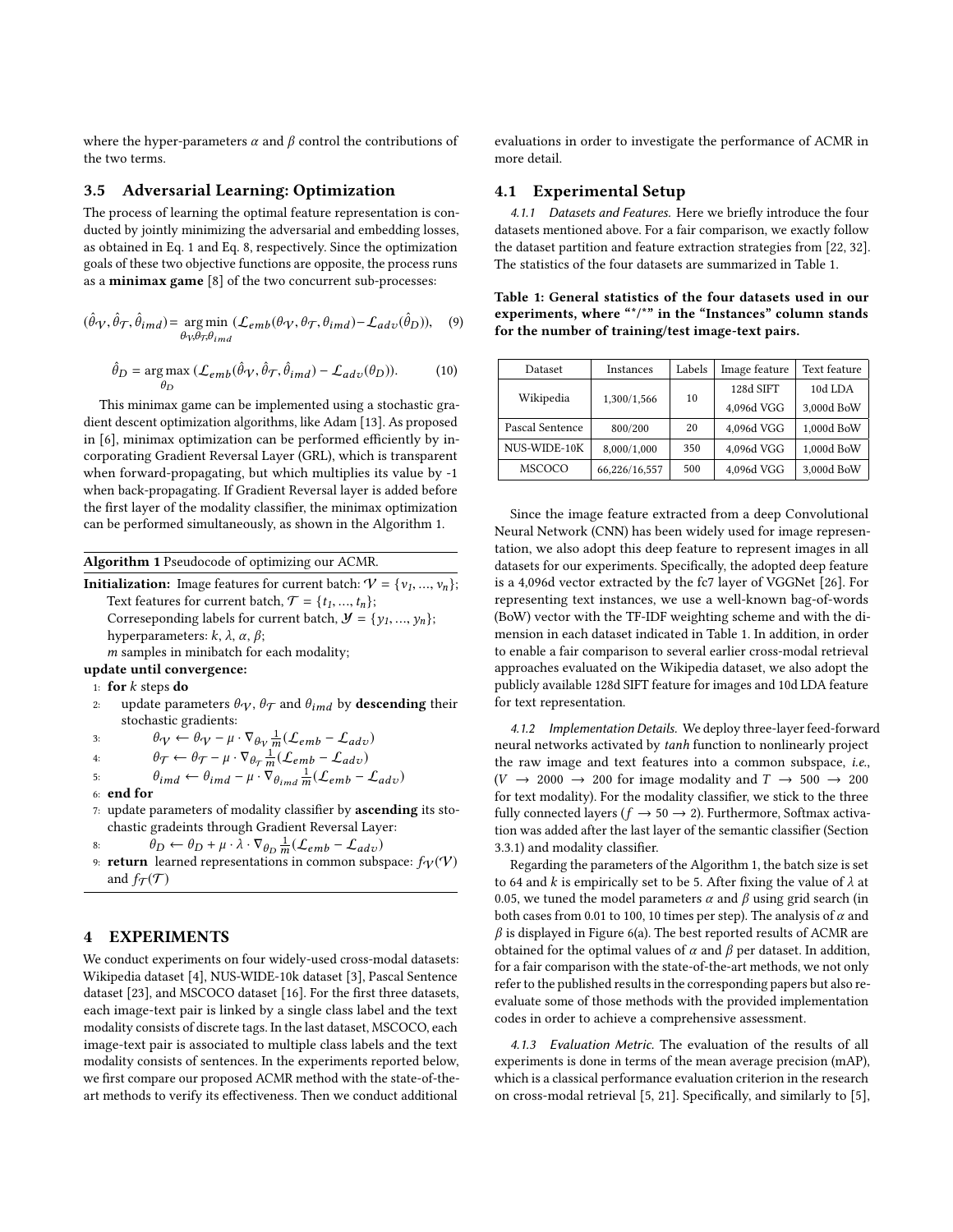<span id="page-6-0"></span>

| Methods         | Shallow feature |         |       | Deep feature |         |       |  |
|-----------------|-----------------|---------|-------|--------------|---------|-------|--|
|                 | Img2Txt         | Txt2Img | Avg.  | Img2Txt      | Txt2Img | Avg.  |  |
| <b>CCA</b>      | 0.255           | 0.185   | 0.220 | 0.267        | 0.222   | 0.245 |  |
| Multimodal DBN  | 0.149           | 0.150   | 0.150 | 0.204        | 0.183   | 0.194 |  |
| Bimodal-AE      | 0.236           | 0.208   | 0.222 | 0.314        | 0.290   | 0.302 |  |
| $CCA-3V$        | 0.275           | 0.224   | 0.249 | 0.437        | 0.383   | 0.410 |  |
| <b>LCFS</b>     | 0.279           | 0.214   | 0.246 | 0.455        | 0.398   | 0.427 |  |
| $Corr-AE$       | 0.280           | 0.242   | 0.261 | 0.402        | 0.395   | 0.398 |  |
| <b>IRL</b>      | 0.344           | 0.277   | 0.311 | 0.453        | 0.400   | 0.426 |  |
| <b>IFSSL</b>    | 0.306           | 0.228   | 0.267 | 0.428        | 0.396   | 0.412 |  |
| <b>CMDN</b>     |                 |         |       | 0.488        | 0.427   | 0.458 |  |
| ACMR (Proposed) | 0.366           | 0.277   | 0.322 | 0.619        | 0.489   | 0.546 |  |

Table 2: Comparison of the cross-modal retrieval performance on the Wikipedia dataset. Here, "-" denotes that no experimental results with same settings are available.

we computed the mAP on the ranked lists of the retrieved results for two different tasks: retrieving text samples using an image query (Img2Txt) and retrieving images using a text query (Txt2Img). Besides, we also display the precision-scope curves (like in [\[31,](#page-9-7) [35\]](#page-9-37)) for the proposed ACMR method and all reference methods, where the scope is specified by the number of the top-ranked texts/images presented to the users, varying from 1 to 1000.

#### 4.2 Comparison with Existing Methods

We first compare our ACMR approach with 9 state-of-the-art methods on Wikipedia dataset, which has been widely adopted as a benchmark dataset in the literature. The compared methods are: 1) CCA [\[9\]](#page-9-4), CCA-3V [\[7\]](#page-9-24), LCFS [\[31\]](#page-9-7), JRL [\[40\]](#page-9-10) and JFSSL [\[30\]](#page-9-6), which are traditional cross-modal retrieval methods, and 2) Multimodal-DBN [\[28\]](#page-9-38), Bimodal-AE [\[20\]](#page-9-13), Corr-AE [\[5\]](#page-9-3), and CMDN [\[21\]](#page-9-5), which are DNN based.

Table [2](#page-6-0) shows the mAP of our ACMR and the compared methods on the Wikipedia dataset using shallow and deep features. From Table [2,](#page-6-0) we can draw the follow observations:

- (1) Our ACMR significantly outperforms both the traditional and the DNN-based cross-modal retrieval methods. In particular, ACMR outperforms the best competitor, CMDN, by 20.6% and 19.2% in average using shallow and deep features, respectively. While CMDN also models inter-modal invariance and intra-modal discrimination jointly in a multi-task learning framework, this performance improvement clearly shows the advantage of relying on adversarial learning for this purpose.
- (2) Our ACMR is superior to CCA, Bimodal-AE, Corr-AE, CMDL and CMDN that use the correlation loss based on coupled samples to model the inter-modal item similarity. This shows the advantage of using the proposed triplet constraints to leverage the cues of both similar and dissimilar item pairs in learning the representation subspace.
- (3) Our ACMR outperforms LCFS, CDLFM, LGCFL, JRL, JFSSL that also leverage class-label information to model the intramodal discrimination loss. We believe that this is due to the

<span id="page-6-1"></span>

Figure 3: Precision-scope curves on the Wiki dataset for the Img2Txt and Txt2Img experiments with K ranges from 50 to 1000.

fact that ACMR uses the embedding loss that jointly models the inter-modal invariance and intra-modal discrimination.

The retrieval results on the Pascal Sentence dataset and the NUS-WIDE-10k dataset are shown in Table 3. We can see that ACMR consistently achieves the best performance compared to its counterparts. The performance improvement on the Pascal Sentences dataset of our method is not as convincing as for the NUSWIDE-10k dataset, which is due to its small scale that prevented us to optimally train a well-performing deep model. However, for the NUSWIDE-10k dataset, our ACMR outperforms the counterparts by 10.6% and 4.47% in image and text query retrieval tasks, respectively, and 7.34% on average. The results also indicate the benefit of using triplet constraints in the multi-label case (NUS-WIDE-10k dataset), since the previous methods tested there solely adopted the pairwise similarity to preserve the inter-modal similarity. The improvement on Pascal Sentences dataset of our method is limited because that dataset is small-scale (only 800 img-txt pairs from 20 categories). Although we utilized some strategies to alleviate overfitting problems (like regularization term, dropout, and early stop), It is still insufficient to train an outperforming deep model.

In addition to the evaluation in terms of the mAP score, we also draw precision-scope curves for additional comparison. Figure [3](#page-6-1) shows the curves of ACMR and of CCA, LCFS, JRL, Multimodal-DBN, Bimodal-AE, Corr-AE, and CMDN using the shallow image feature. The precision-scope evaluation is consistent with the mAP scores for both the image and text query tasks, where our ACMR outperforms its counterparts significantly.

The MSCOCO dataset has recently been used for image-tosentence (Img2Txt) and sentence-to-Image (Txt2Img) retrieval. We use it to compare our ACMR method with several recently proposed methods for the above two tasks, including the traditional method CCA [\[14\]](#page-9-39) and the DNN-based approaches, such as DVSA [\[12\]](#page-9-40), m-RNN [\[19\]](#page-9-41), m-CNN [\[18\]](#page-9-42) and DSPE [\[33\]](#page-9-23). For the evaluation on the MSCOCO dataset, we quote the mAP results obtained by the baselines [\[12,](#page-9-40) [14,](#page-9-39) [18,](#page-9-42) [19\]](#page-9-41) as referred to [\[33\]](#page-9-23). We also follow the evaluation protocol according to these reference methods to ensure fair comparison. The retrieval results of ACMR and the reference methods are listed in Table [4.](#page-7-0) It is interesting to note that the best performing reference method, DSPE, also uses triplet constraints to preserve the inter-modal data structure in the common subspace. This further strengthens our belief that the choice for the triplet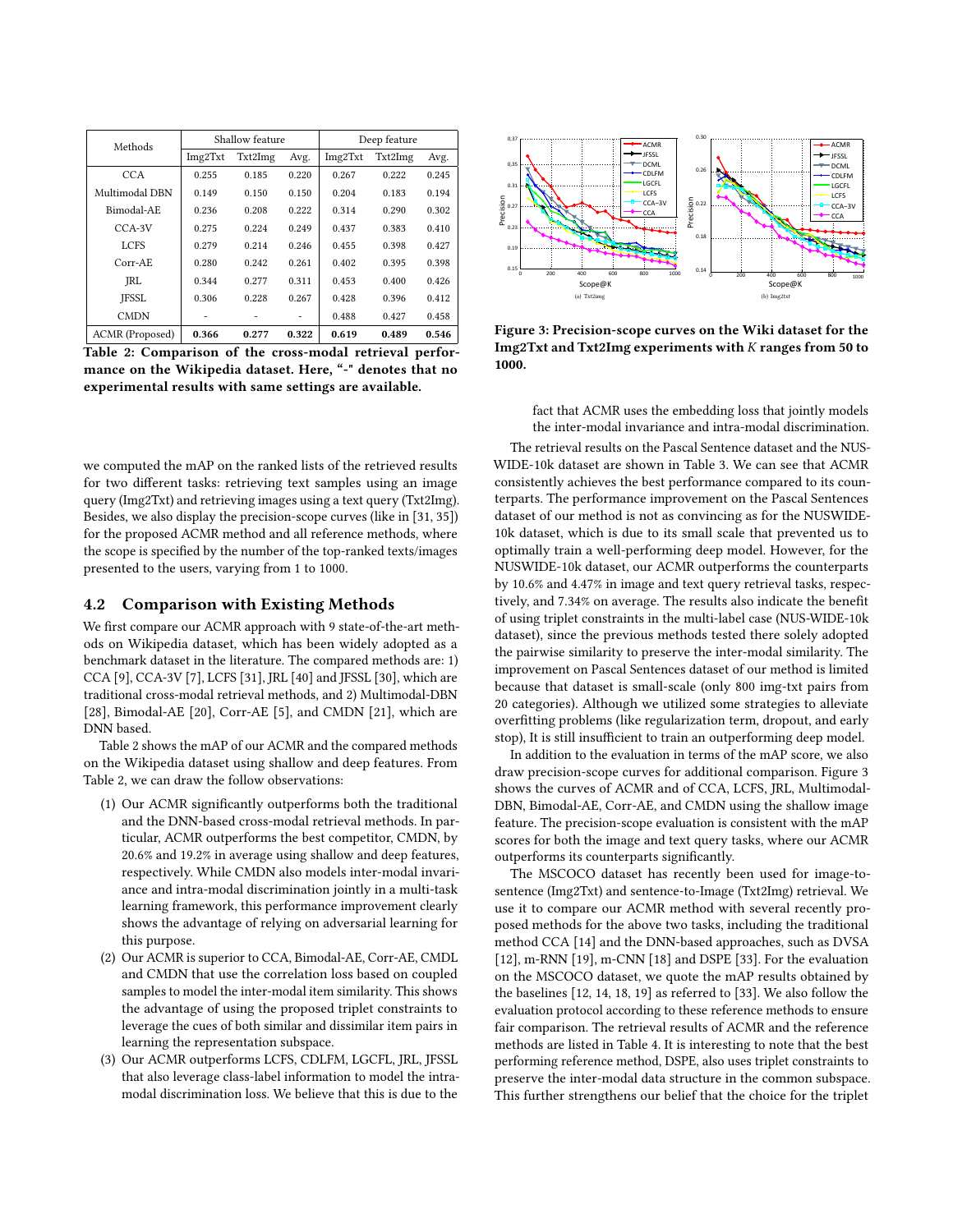|  | Methods         | Pascal Sentences |         |       | NUSWIDE-10k |         |       |  |
|--|-----------------|------------------|---------|-------|-------------|---------|-------|--|
|  |                 | Img2Txt          | Txt2Img | Avg.  | Img2Txt     | Txt2Img | Avg.  |  |
|  | <b>CCA</b>      | 0.363            | 0.219   | 0.291 | 0.189       | 0.188   | 0.189 |  |
|  | Multimodal DBN  | 0.477            | 0.424   | 0.451 | 0.201       | 0.259   | 0.230 |  |
|  | Bimodal-AE      | 0.456            | 0.470   | 0.458 | 0.327       | 0.369   | 0.348 |  |
|  | <b>LCFS</b>     | 0.442            | 0.357   | 0.400 | 0.383       | 0.346   | 0.365 |  |
|  | $Corr-AE$       | 0.489            | 0.444   | 0.467 | 0.366       | 0.417   | 0.392 |  |
|  | <b>IRL</b>      | 0.504            | 0.489   | 0.496 | 0.426       | 0.376   | 0.401 |  |
|  | <b>CMDN</b>     | 0.534            | 0.534   | 0.534 | 0.492       | 0.515   | 0.504 |  |
|  | ACMR (Proposed) | 0.535            | 0.543   | 0.539 | 0.544       | 0.538   | 0.541 |  |

Table 3: Cross-modal retrieval comparison in terms of mAP on Pascal Sentences and NUSWIDE-10k dataset.

constraints to replace the pairwise correlation loss is the right one. It is reasonable to state that the performance increase by ACMR compared to DSPE is again due to the deployed adversarial learning framework, which boosts learning of a more effective subspace representation, but also due to the integration of triplet constraints for inter-modality invariance and the intra-modal discrimination.

<span id="page-7-0"></span>

| Methods                | Img2Txt | Txt2Img | Avg.  |
|------------------------|---------|---------|-------|
| CCA (FV HGLMM) [14]    | 0.791   | 0.765   | 0.778 |
| CCA (FV GMM+HGLM) [14] | 0.809   | 0.766   | 0.788 |
| <b>DVSA</b> [12]       | 0.805   | 0.748   | 0.777 |
| m-RNN [19]             | 0.835   | 0.770   | 0.803 |
| m-CNN [18]             | 0.841   | 0.828   | 0.835 |
| <b>DSPE</b> [33]       | 0.892   | 0.869   | 0.881 |
| ACMR (Proposed)        | 0.932   | 0.871   | 0.902 |

Table 4: Cross-modal retrieval comparison in terms of mAP on MSCOCO dataset.

#### 4.3 Further Analysis on ACMR

4.3.1 Visualization of the Learned Adversarial Representation. In order to investigate the effectiveness of the learned cross-modal representation of our ACMR, we visualized the distribution of the transformed representations from our trained model on the Wikipedia dataset using t-SNE tool (1000 sample points for each modality). A comparison between Figure [4\(a\)](#page-8-1) and Figure [4\(b\)](#page-8-2) reveals that adversarial learning has the ability to minimize the modality gap and align distributions of different modalities, i.e., the distributions of text and image modality in Figure [4\(b\)](#page-8-2) are better mixed together and less distinguishable from each other. Moreover, our dedicated effort to model intra-modal discriminativeness has shown to further boost the performance. As shown in Figure 4(b) and Figure 4(c), the proposed model not only ensures the alignment of distributions from two modalities, but also efficiently separates sample points into several semantically discriminative clusters, keeping the samples from different modalities in each cluster well aligned.

4.3.2 Effect of Adversarial Learning. In our ACMR method, we deploy the adversary principle when jointly optimizing the embedding loss and adversarial loss in the objective function. To further

explore the effect of adversarial learning in ACMR, we sampled the values of the embedding loss and the adversarial loss from epoch 1 to 200 and displayed them in Figure [5.](#page-8-3) The figure shows that during the entire training procedure, the embedding loss decreases almost monotonously and converges smoothly, while the adversarial loss first vibrates (around the initial 10 epochs) and then stabilizes. Notably, the mAP score persistently increases when the adversarial loss is vibrating and holds when the effect of the adversary is fully exploited. The results in Figure [5](#page-8-3) are in accordance with the expectation that the modality classifier in our ACMR framework serves as a directional guide for the process of subspace embedding, incorporated in the feature projector. If the value of adversarial loss would explode, modality classifier would fail to direct the process of subspace embedding. Contrary to this, if the adversarial loss were optimized down to zero, modality classifier would win the minimax game, which would mean that the embedding layers fail to generate modality-invariant subspace representations, making cross-modal retrieval impossible.

4.3.3 Effect of combining Label Prediction and Structure Preservation. The feature projection module of our ACMR framework is realized as a combination of two processes, label prediction and structure preservation. In order to investigate in more detail the effect of this combination, we developed and assessed two variations of ACMR: ACMR with  $L_{imi}$  only, and ACMR with  $\mathcal{L}_{imd}$ only. The optimization procedure in both cases is similar to ACMR. Table [5](#page-7-1) shows the performance of ACMR and its two variations on the Wikipedia dataset and the Pascal Sentence dataset. We see that both the intra-modal discriminativeness and inter-modal invariance terms contribute to the final retrieval rate, indicating that optimizing the  $L_{imi}$  term and the  $\mathcal{L}_{imd}$  simultaneously in our embedding loss model performs better than optimizing only one of them. We also see that the intra-modal discriminativeness term contributes more to the overall performance than the inter-modal invariance term, since in practice the consistent relation across different modalities is difficult to explore.

<span id="page-7-1"></span>

| Methods                              | Wikipedia |         |       | Pascal Sentences |         |       |
|--------------------------------------|-----------|---------|-------|------------------|---------|-------|
|                                      | Img2Txt   | Txt2Img | Avg.  | Img2Txt          | Txt2Img | Avg.  |
| ACMR (with $\mathcal{L}_{imi}$ only) | 0.352     | 0.430   | 0.391 | 0.289            | 0.274   | 0.282 |
| ACMR (with $\mathcal{L}_{imd}$ only) | 0.425     | 0.413   | 0.419 | 0.533            | 0.453   | 0.493 |
| <b>Full ACMR</b>                     | 0.509     | 0.431   | 0.470 | 0.535            | 0.486   | 0.511 |

Table 5: Performance of cross-modal retrieval using the proposed ACMR method, ACMR method with  $\mathcal{L}_{imi}$  only, and ACMR method with  $\mathcal{L}_{imd}$  only.

4.3.4 Effect of Model Parameters. In previous experiments, we empirically set the model parameters  $\alpha$  and  $\beta$  in the objective func-tion of the feature projector (i.e., Eq. [8\)](#page-4-1). As  $\alpha$  and  $\beta$  control the contributions of modeling intra-modal discriminativeness and intermodal invariance, respectively, here we take the Wikipedia dataset with deep features as a test bed, and analyze the effect of these parameters on the learned cross-modal representation during training. In addition, we also assess the parameter  $k$  that influences the minimax game as described in Algorithm. [1.](#page-5-0) Specially, we set the range of  $\alpha$ ,  $\beta$  as {0.01, 0.1, 0, 1, 10, 100} and of k as {1, 2, 3, 4, 5, 6}.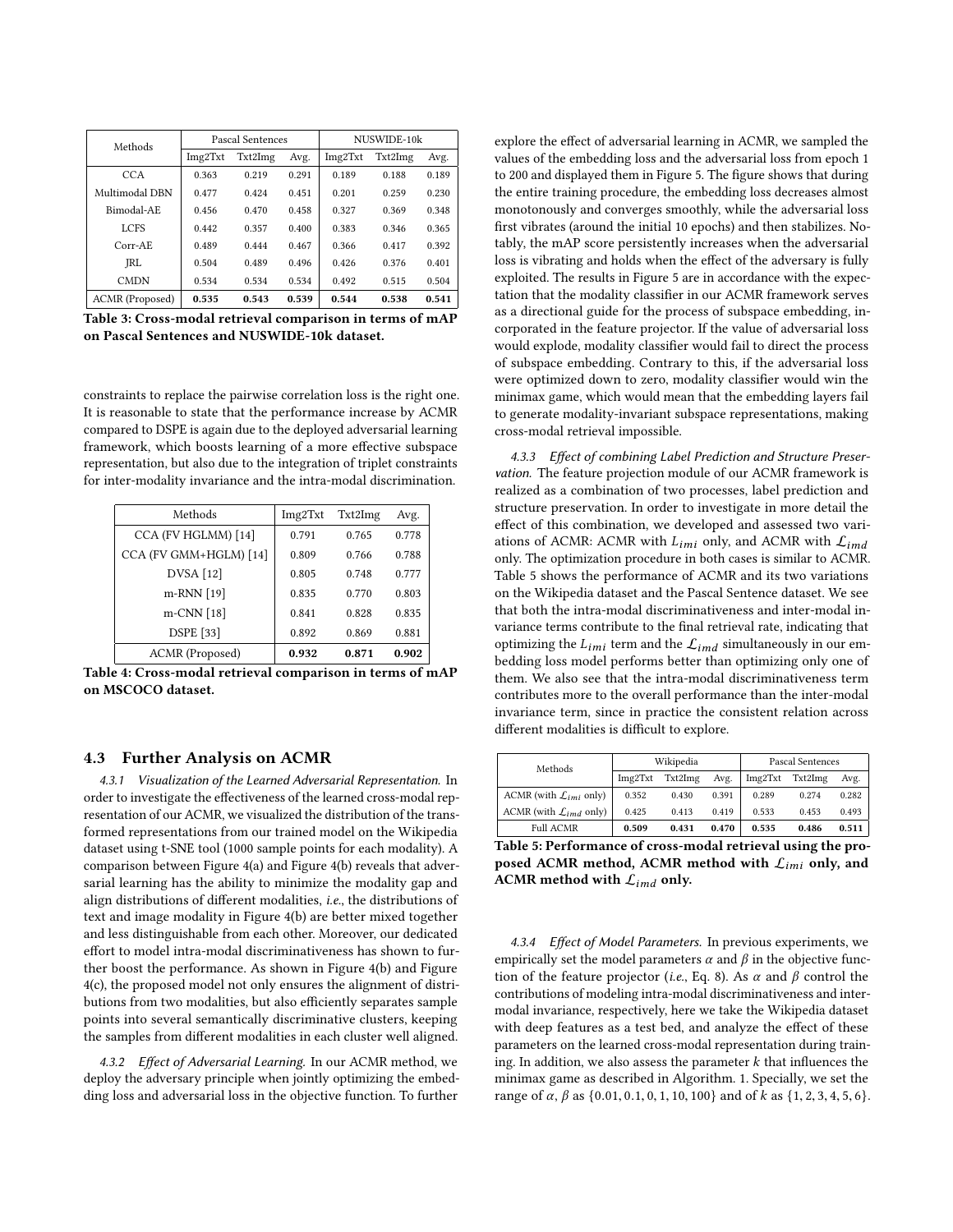

<span id="page-8-2"></span>

<span id="page-8-1"></span>

(a) Inter-modal invariance preserved without adversary (b) Inter-modal invariance preserved with adversary (c) Inter-modal invariance and intra-modal discriminativeness preserved with adversary



<span id="page-8-3"></span>

Figure 5: Development of the embedding loss and adversarial loss during the training process, as computed for ACMR on the Wikipedia dataset.

Note that  $\alpha = 0$  and  $\beta = 0$  represent the ACMR with  $\mathcal{L}_{imi}$  only and ACMR with  $\mathcal{L}_{imd}$  only, respectively. The evaluation is conducted by changing one parameter (e.g.,  $\alpha$ ) while fixing the other (e.g.,  $\beta$ ). Figure [6\(](#page-8-4)a) shows the performance of ACMR for different values of α and β. We can observe that ACMR performs well when  $\alpha$  and β are in the range of [0.01, 0.1]. Furthermore, the mAP scores obtained by ACMR with  $\mathcal{L}_{imi}$  only and ACMR with  $\mathcal{L}_{imd}$  only indicate that  $L_{imd}$  has more contribution to the overall performance compared to  $\mathcal{L}_{imi}$ , which is in accordance with the previous observation as shown in Table [5.](#page-7-1) Figure [6\(](#page-8-4)b) shows the performance of ACMR for different values of k.The figure indicates that, in practice, a dedicated effort to find a proper value of k (e.g.,  $k = 4$  or 5) helps the overall optimization process.

#### 5 CONCLUSION

In this paper, we proposed a new approach (ACMR) to learn representations which are both discriminative and modality-invariant

<span id="page-8-4"></span>

<span id="page-8-0"></span>Figure 6: Cross-modal retrieval performance of ACMR with different values of model parameters: (a)  $\alpha$  and  $\beta$ ; (b) k on Wikipedia dataset.

for cross-modal retrieval. ACMR is based on an adversarial learning approach that engages two processes in a minimax game: a feature projector that generates modality-invariant and discriminative representations and a modality classifier that tries to detect the modality of an item given an unknown feature representation. We also introduced triplet constraints to ensure that cross-modal semantic data structure is well preserved when projected into common subspace. Comprehensive experimental results on four cross-modal datasets and extensive analysis have demonstrated the effectiveness of our algorithmic and methodological design choices, leading to superior cross-modal retrieval performance compared to state-ofthe-art methods. An interesting open issue for future research is to further adjust our proposed ACMR framework to better deal with high cost of training of its DNN architecture.

### ACKNOWLEDGMENTS

This work was supported in part by the National Natural Science Foundation of China under Project 61572108, Project 61632007, Project 61602089 and the Fundamental Research Funds for the Central Universities under Project ZYGX2014Z007 and Project ZYGX2015J055.